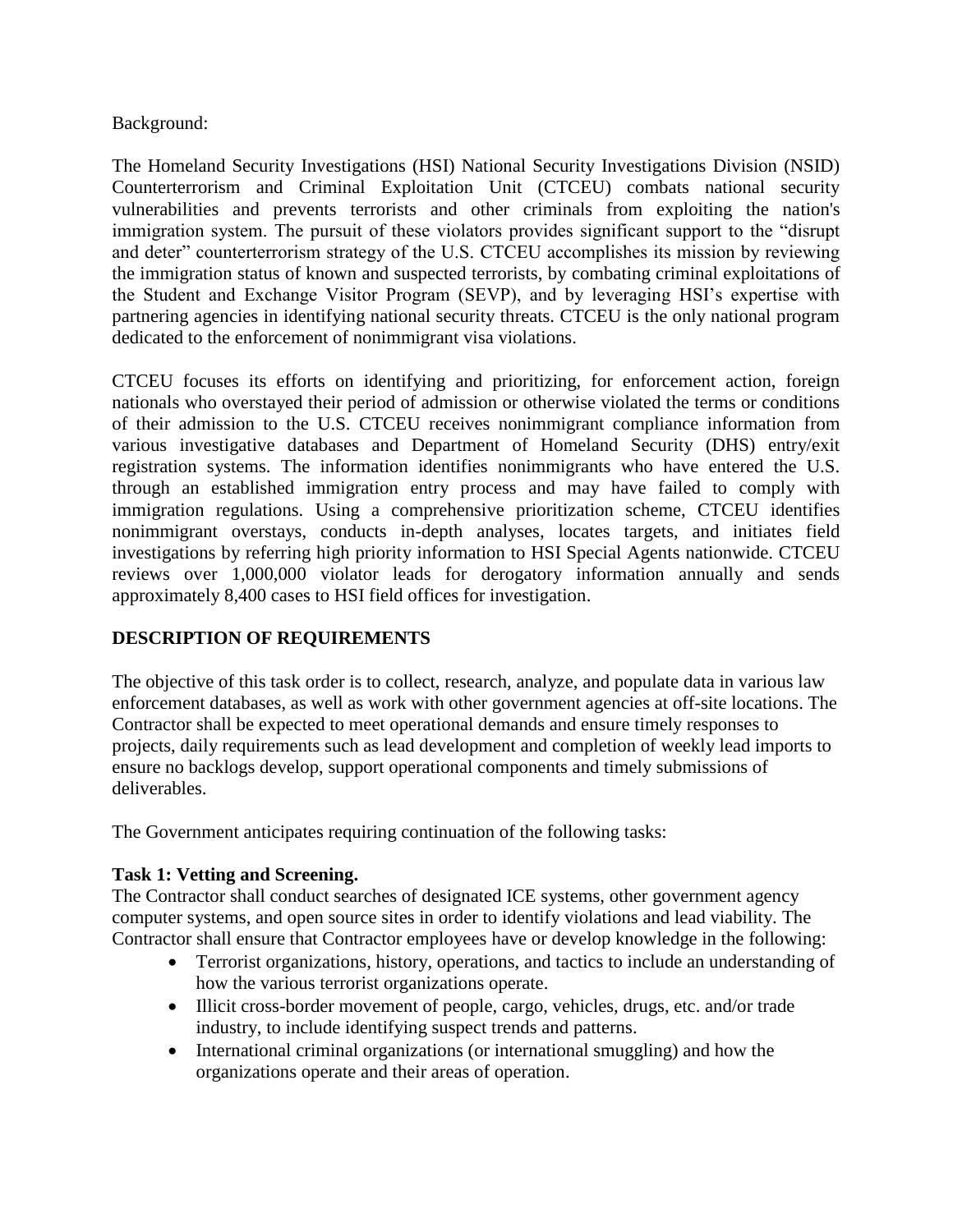The Contractor shall perform analytical research and data analysis that includes, but is not limited to:

- Performing assessments on individuals, groups, financial institutions, commodities, and travel patterns on targets of interest.
- Having the ability to ingest and screen large volumes of Visa electronic applications efficiently and at high speed in regard DHS holdings in development of pre-adjudication information, derogatory and threat information assessment, adjudication recommendation to the Department of State and notification to other government equites when warranted.
- Providing case identification and tracking of IV and NIV applications at post through the application and adjudication process and provide electronic mechanism to push information to relevant partner programs systems and subsystems.
- Provide mechanism for scraping Visa issuance information to records and provide electronic mechanism to push information to relevant partner programs systems and subsystems.
- Provide multiple Metric solution capabilities in regard visa applicant, applications, VSPTS cases, ICM cases and trend analyses functions; provide external mechanism to validate the same information remotely. Provide electronic mechanism to push information to relevant partner programs systems and subsystems.

### **Task 2: Lead Generation.**

The Contractor shall establish a team of highly trained analysts to perform case initiations, case reroutes, and case closures. These analysts shall be responsible for ensuring that each lead to the field is accurate and thorough. Additionally, these analysts shall provide investigative support to the field as needed. The Contractor shall generate a minimum of 10,000 investigative leads annually to the appropriate HSI field offices. To accomplish this, the Contractor shall provide:

- Automated lead review to determine lead viability.
- Process leads timely to ensure no backlogs occur on a monthly basis.
- Append viable leads daily to the case management database for further processing.
- Close non-viable leads daily in the LeadTrac Mod database management system.
- Develop strategies to exploit the various internal and external data sources to refine the intelligence analysis process.
- Implement process improvements and reengineer methodologies for modernization of systems and projects.
- Conduct bulk data extractions and insertions as required in LeadTrac Mod and Mongodb environment or other systems.

### **Task 3: Social Media Exploitation.**

The Contractor shall leverage open source/social media to expand upon CTCEU's established abilities to utilize government and law enforcement databases in the investigation of national security and public safety concerns that exploit vulnerabilities in the U.S. immigration system by applying social media analytic capabilities, *derived only from free and publicly available sources through unattributed computers,* in numerous ways, including:

3.1 The Contractor shall use the open source information to identify actionable intelligence in addition to enhancing investigative findings, which includes, but is not limited to:

• Identification of recent valid addresses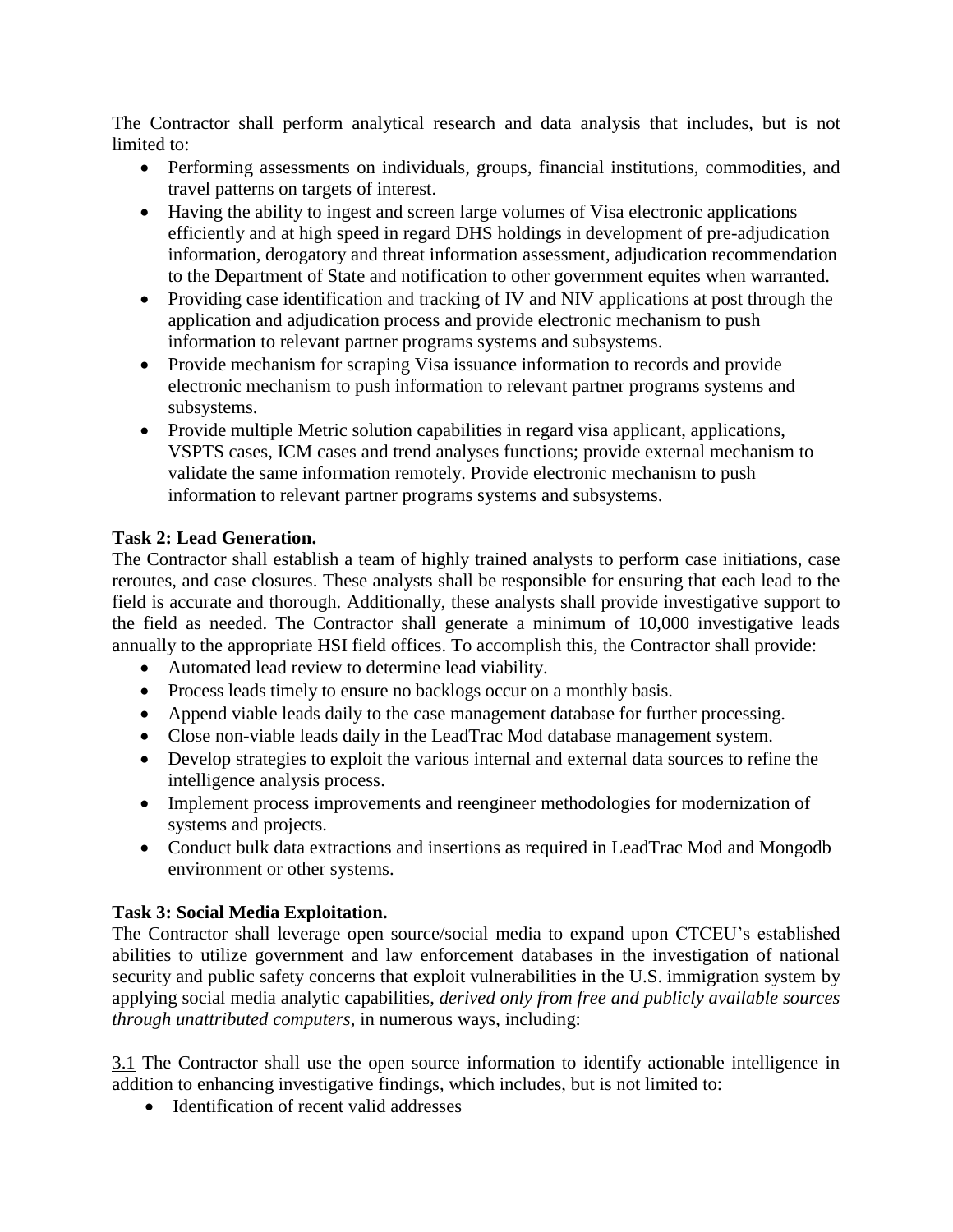- Investigation of cold cases
- Enhancement of subject identification
- Performing trend analysis
- Identification of criminal activity and derogatory information
- Identification of terrorist links and recruitment efforts displayed online

The Contractor shall analyze and apply techniques to exploit publically available information, such as media, blogs, public hearings, conferences, academic websites, social media websites such as Twitter, Facebook, and LinkedIn, radio, television, press, geospatial sources, internet sites, and specialized publications with intent to extract pertinent information regarding targets, including criminals, fugitives, nonimmigrant violators, and targeted national security threats and their location.

3.2 The National Security Investigations Division (NSID) seeks to develop a system to encompass the entire lifecycle of visa applicants from application through visa issuance, entry, departure, overstay or otherwise violation of the terms of admission into the United States.

Through the Visa Overstay Lifecycle pilot program, launched in August 2016, NSID visa screening operations are currently bifurcated and supported by two systems: the Visa Security Program's (VSP) Pre-Adjudicated Threat Recognition and Intelligence Operations Team (PATRIOT), and CTCEU's overstay enforcement system. PATRIOT identifies national security, public safety, and other visa eligibility concerns at the earliest point of an individual's visa application lifecycle. Upon entry to the United States, CTCEU then tracks the visa for the remaining validity and lifecycle.

The pilot project is designed to track the online activity of nonimmigrant visa holders that were issued in particular countries of concern from the time of application, through visa issuance, and entry into the United States. The project will conduct initial screening for social media presence and ongoing monitoring of social media activity, to continue during travel in the United States, until subsequent departure. This ongoing monitoring is focused on certain key indicators of emergent concerns, such as threats to public safety or affiliation with known or suspected terrorists or terror groups. Any derogatory information developed is then evaluated and referred for investigation and other actions as appropriate. In the event that the individual violates the terms and conditions of their admission to the United States or overstays their period of admission, the system allows HSI to leverage social media activity to locate and detain the individual. To enhance the Visa Overstay Lifecycle pilot program, the Contractor shall:

- Have the ability to ingest and screen against large volumes of visa electronic applications efficiently and at high speed in regard worldwide social media and open source holdings and domains relevant to person centric derogatory and threat information assessment information, adjudication recommendation to the Department of State and notification to other government equites when warranted. And, provide electronic mechanism to push information to relevant partner programs systems and subsystems.
- Develop a robust, overarching vetting process that would streamline the process to encompass the entire lifecycle of visa applicants from application through visa issuance, entry, departure, overstay, or otherwise violation of their terms of admission.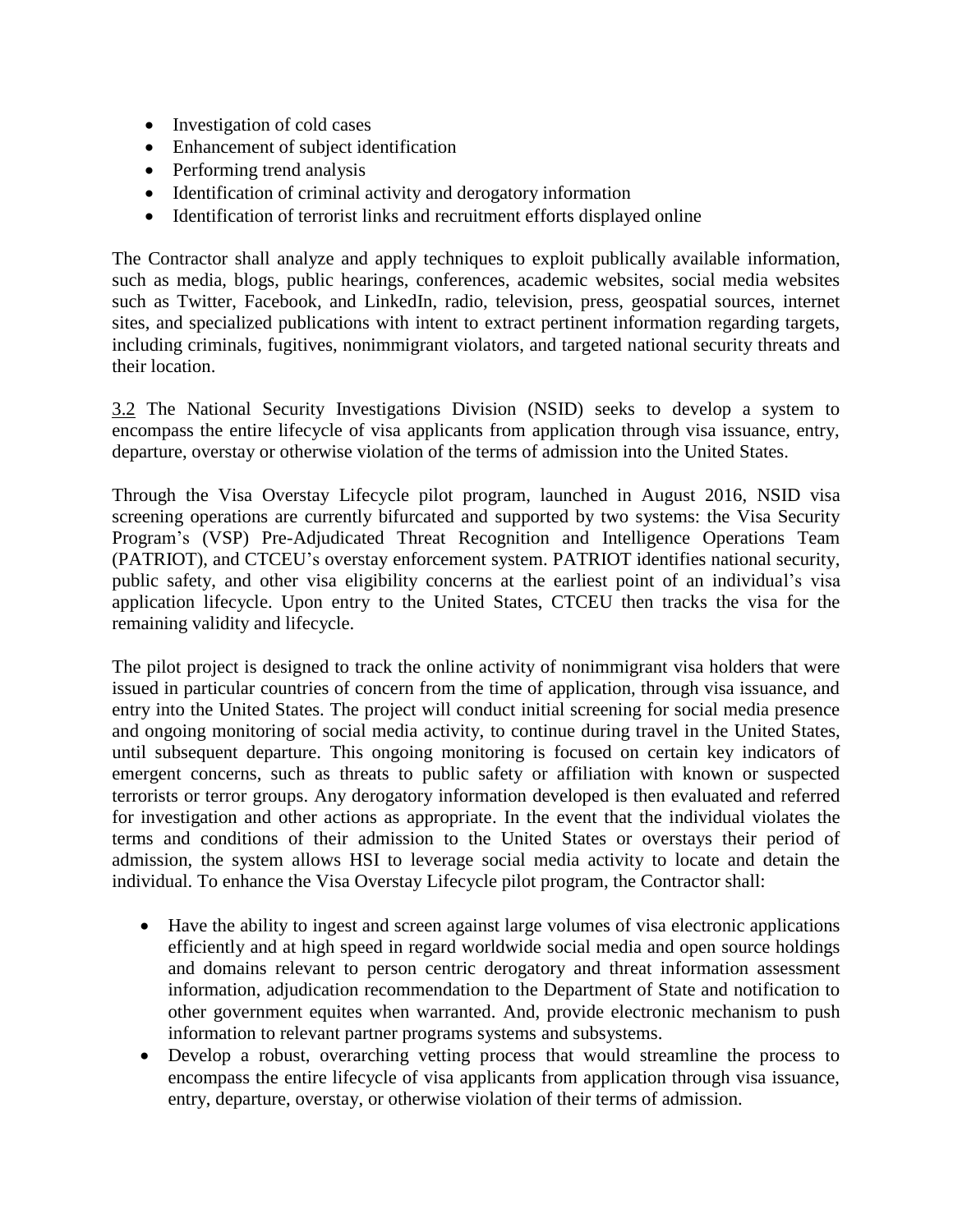- Identify ways to more fully leverage social media as a tool to identify the whereabouts and activity of status violators, and provide enhanced knowledge about a nonimmigrant visitors' social media postings, from the adjudication of the visa application, through admission to the United States, and during their time in the United States.
- Take action to bridge the gap between what is done by VSP screening on the front end and what CTCEU systems do on the back-end.

# **Task 4: Government and/or Contractor Provided Training.**

The Contractor shall provide a dedicated training team that will be responsible for all initial system and database training. The Government, on occasion, shall provide subsequent training, but not specific to lead generation. The Government will also provide occasional advanced training to contract staff. This may include, but is not limited to:

- FALCON
- Student and Exchange Visitor Information System (SEVIS)
- United States Visitor Immigrant Status Indicator Technology Registration System (US-VISIT)
- Central Index System (CIS)
- Computer Linked Automated Information Management System (CLAIMS)
- Refugee, Asylum & Parole System (RAPS)
- Consular Consolidated Database (CCDI)
- ENFORCE Alien Removal Module (EARM)
- Treasury Enforcement Communications System (TECS II)
- National Crime Information Center (NCIC)
- Consolidated Lead Evaluation and Reporting System (CLEAR)
- Automatic Targeting System Passenger (ATS-P)
- Enterprise Document Management System (EDMS)
- Interim Case Management Solution (ICMS)
- Open Source Analysis (OS)
- Standard Operating Procedures for LeadTrac Mod and supporting systems, protocols, and tasks.

### **Task 5: Statistical / Data Review Support.**

The Contractor shall provide statistical and data review support that includes, but is not limited to, the following:

- Analyze data integrity and consistency to obtain a quantitative basis for decision making and resource allocation.
- Provide intelligence and threat analysis of the information that is tailored to the government's requirements.
- Provide written reports and populate DHS databases or any other designated database as required.
- Provide specialized analysis related to data integrity, content of information, and production support in the Mongodb environment.
- Evaluate new technological capabilities to enhance productivity and efficiency.
- Conduct trend analyses and advanced technical research techniques to develop products based on the government's requirements.